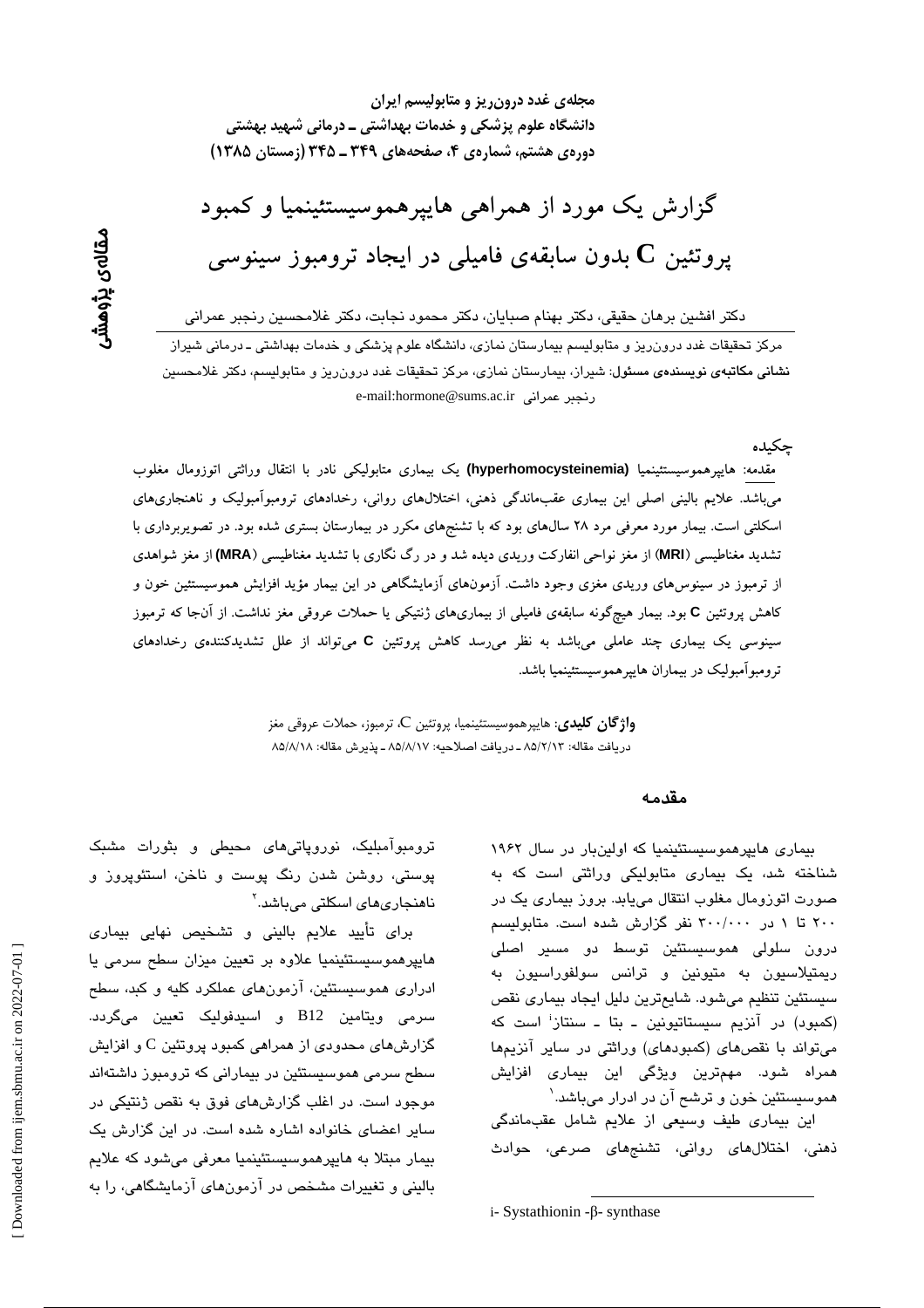همراه كاهش سطح پروتئين C داشت و هيچ گونه سابقهى فاميلي در شرح حال او وجود نداشت.

معرفی بیمار، شرح حال، یافتههای بالینی و آزمایشگاهی: بیمار مرد ۲۸ سالهی متأهل اهل و ساکن روستا بود که با تشنج، گیجی، خوابآلودگی و ضعف عضلانی اندامهای سمت چپ به بیمارستان نمازی (شهر شیراز) مراجعه کرده بود. معاینههای عصبی صورت گرفته پس از بستری شدن بیمار نشان دهنده تیرگی شعور و گیجی بود و بیمار اخیراً هيچگونه سابقەي ضربەي مغزى، عفونتهاى سيستميک، مسموميت را نداشت. معاينه اعصاب كرانيال و فوندوسكوپى بیمار طبیعی بود. معاینههای حرکتی بیمار ضعف عضلانی چهار پنجم در قسمتهای پروکسیمال و دیستال چپ را نشان داد. بیمار برای معاینههای حسی و مخچهای همکاری لازم را نداشت. در بررسی رفلکسهای وتری در مچ یا به صورت دو طرفه (۰/۲) كاهش ديده شد ولي در ساير نقاط این رفلکس طبیعی بود. رفلکس پلانتار وتری هر دو پا پایین رونده بود.

سی تی اسکن مغز بیمار انفارکت در ناحیهی خلفی سمت راست همراه با هموراژیک ترانسفورماسیون را نشان داد و در نوار مغز علامت مشخصی از صرع دیده نشد اما تعداد کمی امواج تیز گذرا که به آرامی به سمت چپ انحراف پیدا کرده بودند مشاهده شد. MRI مغز یک منطقه با تغییر سیگنال در منطقهی خلفی سمت راست را با کاهش سیگنال در T1 و افزایش سیگنال در T2 با اندازهی ۴۰ میلی متر نشان داد. مناطق محدود کوچک دیگر*ی* با تغییر سیگنال از جمله در ناحیهی قدامی جانبی در سمت چپ که نشان دهندهی یک تغییر سیگنال پس از ایسکمیا بود در MRI دیده شد. (شکل ۱).



شکل ۱– انفارکت همراه با هموراژیک ترانسفورماسیون در ناحیهی خلفی سمت راست در سی.تیاسکن بیمار

در رگنگاری با تشدید مغناطیسی (MRA) از مغز انسداد در سينوس ساڙيتال فوقان*ي* و سينوس عرض*ني* سمت چپ وحود داشت(شکل ۲).



شکل ۲– انسداد در سینوس ساژیتال فوقانی و سینوس ترانسورس سمت چپ در رگنگاری با تشدید مغناطیسی

نتايج آزمايش،*ه*ای روزمره مؤيد مقادير طبيعی آزمونهای عملکرد کلیه و کبد، الکترولیتها، قند و چربی و هورمونی بود. نتایج آزمایشهای Anti nuclear Antibody، Anti cardiolipin Anti double strand DNA Antibody cryo .Anti B2 glycoprotein sickle prep .Antibody globulin titer و آزمون پاترژی بیمار منفی بود و در سونوگرافی شکم و لگن شواهدی به نفع تومور وجود نداشت اماکن هموسیستئین خون بیمار در دو بار اندازهگیری متناوب بیشتر از mol/L ۵۰ گزارش شد.

پس از تأیید تشخیص ترمبوز سینوسی با احتمال هاییرهموسیستئینمیا برای بیمار وارفارین شروع و INR بیمار در محدودهی ۲/۵-۲ نگهداری شد ولی به دلیل وقوع ترمبوز حاد و مصرف وارفارین از انجام آزمایشهای انعقادی خودداری شد. همچنین قبل از درمان سطح سرمی ویتامین  $\mathrm{B}_{12}$  و اسیدفولیک تعیین شد که در هر دو مورد در محدودهی طبیعی بود (جدول ۱). در ضمن به منظور بررسی پوکی استخوان در این بیمار، تراکم استخوان بررسی شد که نشاندهندهی پوکی استخوان در مهرهها (با خطر نسبی شکستگی ۱۶) و گردن استخوان فمور (با خطر نسبی شکستگی ۸) بود. برای کنترل تشنج سدیم والیرات شروع شد و برنامهی مستمر فیزیوتراپی برای بیمار آغاز گردید.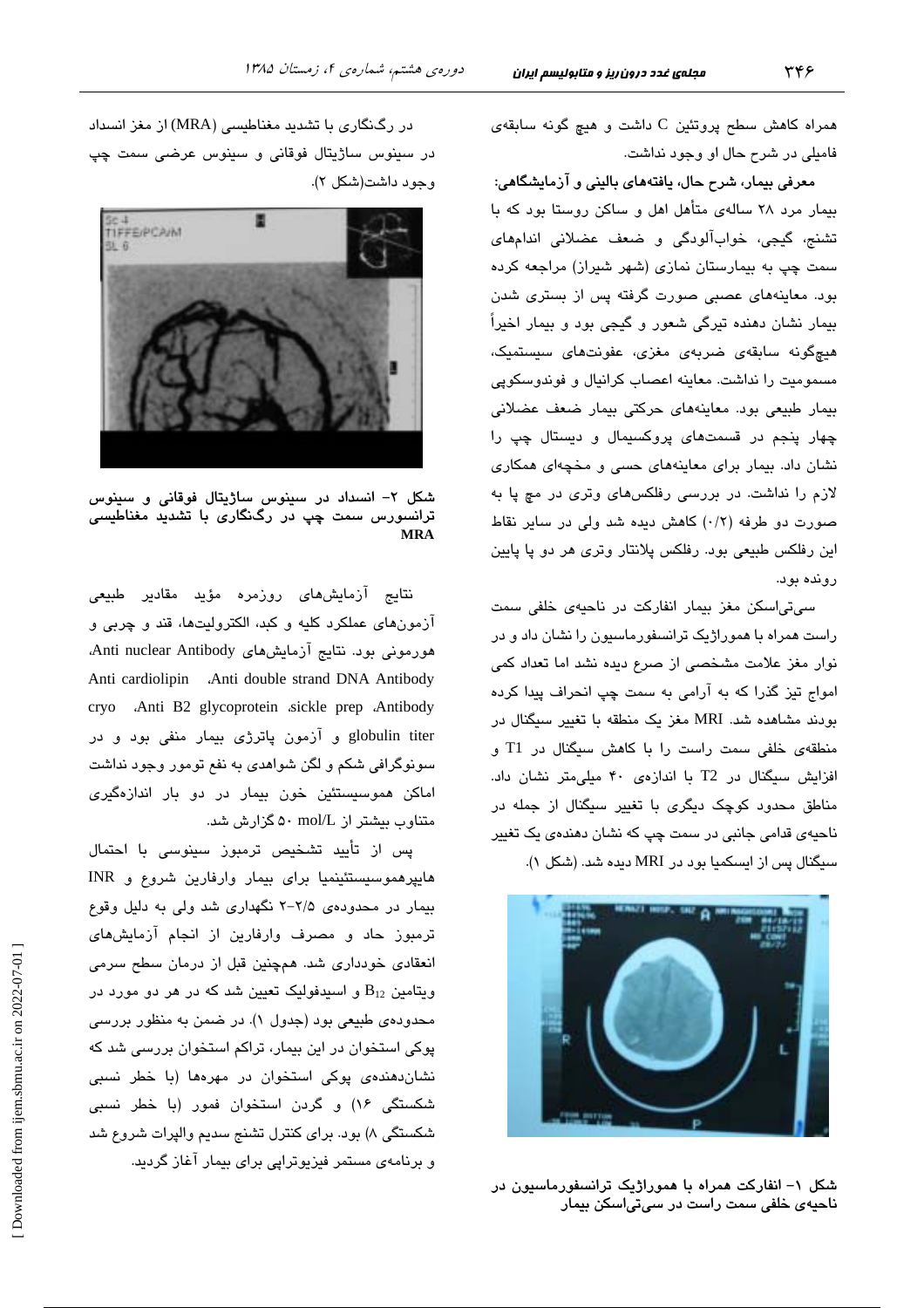| آزمایش           | نتيجه                             | حدود طبيعى       |
|------------------|-----------------------------------|------------------|
| پروتئين S        | ۱۴۶                               | $(51/9 - 180)$   |
| پروتئين C        | ۵۹/۹                              | $(55 - 179)$     |
| هموسيستئين سرم   | > 0.                              | $(0 - 1V)$       |
| $B_{12}$ ويتامين | ۱۷۲/۵                             | $(Y^{\mu} - 9Y)$ |
| اسيدفوليک        | $\mathcal{N} \cdot / \mathcal{N}$ | $(18/9-1/0)$     |
|                  |                                   |                  |

جدول ۱– نتایج آزمایشهای انجام شده پس از بستری شدن

بيمار

در بررسی شرح حال مشخص شد بیمار با یک حاملگی و زایمان طبیعی به دنیا آمده و تجربهی تشنج به همراه تب و ۲۴ ساعت بستری شدن در بیمارستان را در ۳۶ ماهگی داشت. بیمار شاخصهای نمو حرکتی را نسبت به سایر فرزندان خانواده یا تأخیر کسب کرده بود که از جمله این شاخصها میتوان به توانایی راه رفتن در ۱۸ ماهگی اشاره کرد. همچنین به دلیل عقب ماندگی ذهنی، بیمار پس از ۳ سال نتوانسته بود مقطع اول دبستان را پشت سر بگذارد. در شرح



حال بیمار به روشن بودن رنگ مو از زمان خردسالی توسط والدین اشاره شد. والدین پیرامون ناهنجاریهای اسکلتی، مشکلات بینایی و نوروپاتیهای محیطی موردی را ذکر نک دند.

شکل ۳– افزایش فاصلهی دست تا دست نسبت به قد در بيمار

بیمار یک برادر و دو خواهر دارد و پدر و مادر بیمار با یکدیگر نسبت فامیلی دارند و در هیچ یک از اعضای خانواده و اجداد، بیماری ژنتیکی خاصی وجود نداشت.

معاینههای بالینی عمومی رنگ موی روشن، کف پای قوسی دو طرفه (pes cavus)، کیفوز و اسکلیوز را نشان داد. همچنین فاصلهی دست راست تا دست چپ بیمار ۱۷۳ سانتیمتر و قد بیمار ۱۶۴ سانتیمتر بود (شکل ۳). در معاینههای چشمی بیمار جا به جایی دو طرفهی لنز به صورت متقارن و به طرف داخل وجود داشت. معاینههای پوستی بیمار درجههای کمی از خشکی را نشان داد. کاهش قابل توجه در معاینهی MMSE'و کسب نمرهی ۹ از مجموع ۳۰، پس از بهبودی حملهی حاد، مؤید عقبماندگی ذهنی شدید بیمار بود. همچنین علامت (سفتی عضلانی ناشی از حواس پرتی)<sup>ii</sup> در این بیمار مثبت بود. معاینهی اندام تناسلی، ویژگی موهای زیر بغل و اطراف آلت تناسلی نشان دهندهی وجود علايم ثانويه جنسي بود.

پس از ۶ ماه، وارفارین به تدریج قطع شد و یک ماه پس از قطع وارفارین آزمایشهای انعقادی از جمله بررسی میزان پروتئین C. پروتئین S و فاکتور ۵ مقاوم (V leiden factor) انجام شد که نتایج آزمایش فوق بیانگر کمبود پروتئین C در این بیمار بود (جدول ۱). برای تشخیص افزایش سطح هموسیستئن سرمی و کمبود پروتئین C در سایر اعضا*ی* خانواده از پدر، مادر، برادر، خواهران و فرزند بیمار نمونهگیری به عمل آمد که نتایج در محدودهی طبیعی بود.

برای تداوم درمان برای بیمار اسیدفولیک، ویتامین B<sub>12</sub> وارفارین و سدیم والیرات در نظر گرفته شد. تشنجهای بیمار پس از آغاز درمان قطع شد و با فیزیوتراپی همیپلژی بیمار بهبود چشمگیر نشان داد.

### بحث

در بیمار مورد بحث با توجه به شرح حال و یافتههای بالینی و آزمایشگاهی، تشخیص بیماری هایپرهموسیستئینمیا مورد نظر قرار گرفت و سایر دلایل ایجاد کننده ترومبوز سینوسی از تشخیص خارج شدند. هایپرهموسیستئینمیا یک بیماری نادر متابولیکی اتوزومال مغلوب میباشد و تظاهرات بالینی متفاوتی از جمله رخدادهای ترومبوآمبولیک به

i- Mini Mental Status Examination (MMSE)

ii- Gegenhalten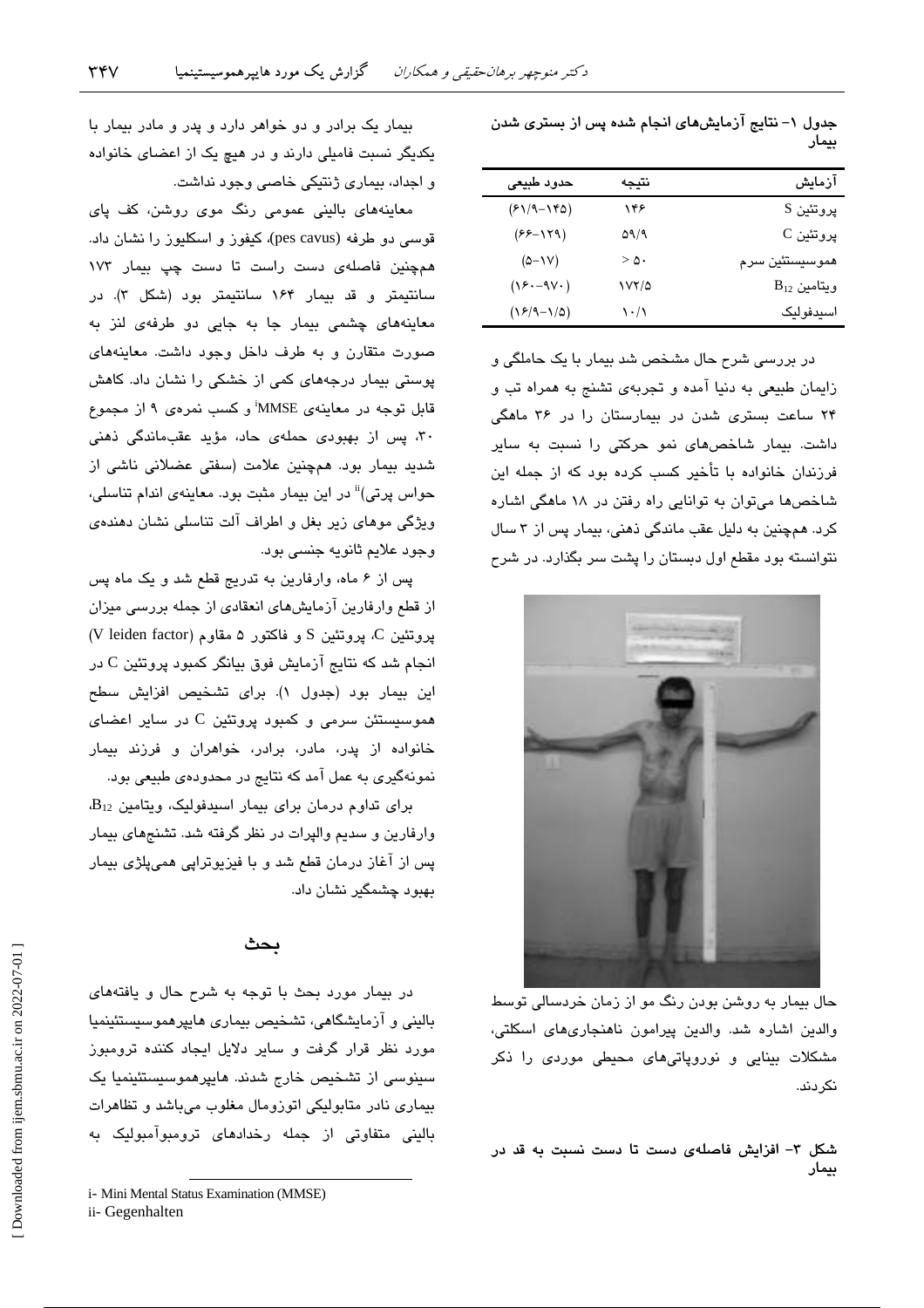خصوص ترمبوز سینوسی در بین بیمارانی که افزایش میزان هموسیستئین در سرم خون دارند عارضهی شایعی است اما این مطلب تا سال ۱۹۹۱ به روشنی توضیح داده نشده بود<sup>٬</sup> و مطالعههای انجام شدهی اخیر در ایران نقش هایپرهموسیستئینمیا را به عنوان یک عامل خطرزا در ایجاد ترومبوز سینوس*ی* تأیید کردهاند. <sup>۲</sup>

دامنهی تظاهرات بالینی برای بیمارانی که افزایش میزان هموسیستئین در سرم خون دارند وسیع است. بیمار معرفی شدە علاوە بر ترمبوز سینوسی علایم ھایپرھموسیستئینمیا را به صورت عقب ماندگی ذهنی، رنگ موی روشن، ناهنجاريهاي اسكلتي در ستون فقرات و اندام تحتاني، پوكي استخوان و یافتههای بالینی شبیه به سندرم مارفان از جمله افزايش طول بين دو دست در مقايسه با قد و جابه جايي دو طرفهی لنز<sup>ا</sup> نشان داده بود.

افزایش میزان هموسیستئین در خون از طریق مکانیسمهای متفاوتی باعث بروز علایم فوق میشود. مطالعهها نشان دادهاند که هایپرهموسیستئینمیا یک عامل خطرزای مستقل در ایجاد پوکی استخوان و شکستگیهای متعاقب آن میباشد. این موضوع به دخالت هموسیستئین در شکلگیری شبکهی کلاژن در استخوان نسبت داده شده است <sup>۴</sup> که میتواند پوکی استخوان و سایر ناهنجاریهای اسکلتی در ستون فقرات و اندام تحتانی را در این بیمار را توجیه کند.

به ظهور علایم شبیه به سندرم مارفان در زمینهی هایپرهموسیستئینمیا در مطالعههای متعددی اشاره شده است. نتایج مطالعههای صورت گرفته در تعیین علل مربوط به این مسأله نشان دادهاند که تغییرات ساختاری و عملکردی به همراه تخریب فیبریلین ۱ (که جهش در ژن این پروتئین به عنوان عامل ايجاد كنندهى سندرم مارفان شناخته مى شود) در بافت همبند به وسیلهی هموسیستئین عامل مؤثر در ظهور اینگونه علایم است. <sup>۵</sup>

مطالعههای محدودی از همراهی هایپرهموسیستئینمیا و کمبود پروتئین C در ایجاد ترومبوز سینوسی وجود دارد که در همهی موارد سابقهی خانوادگی مثبت وجود دارد. در سال ۱۹۹۹، تیلور و همکاران از یک خانواده گزارشی ارائه کردند که اعضای آن کمبود وراثتی پروتئین C، پروتئین S و افزایش هموسیستئین خون را توأم داشتند. اگرچه اختلال وراثتی این عوامل در جمعیت عمومی شایع است اما اختلال

همزمان هر سه عامل با هم نادر میباشد. ٔ در سال ۱۹۹۳ فرانکن و همکاران خانوادهای را معرفی کردند که در آن، دختری ۱۶ ساله ترومبوز سینوسی را تجربه کرده بود و پدرش نیز یک حملهی ایسکمیک را پشت سر گذاشته بود و هر دو کمبود پروتئین C و افزایش سطح سرمی هموسیستئین داشتند در حالی که دختر دیگر خانواده که تنها كمبود پروتئين C داشت هيچگونه تظاهرات بالينی عروقی نشان نداده بود. این مطلب مؤید اثر تجمعی دو عامل در ايجاد علايم باليني وقايع ترومبوآمبوليک ميباشد.<sup>۷</sup>

امروزہ ترمبوز سینوسی یک بیماری چند عاملی محسوب می شود. با وجود اینکه افزایش میزان سرمی هموسیستئین در افرا*دی* که ترومبوز سینوس*ی* را تجربه کردند، شایع میباشد بررسی بر همکنش آن با سایر عوامل اکتسابی یا توارثی زمینهساز ترومبوز در مطالعههای مختلف نتایج متفاوتی در پی داشته است. به عنوان مثال در مطالعهای شانس خطر نسبی ایجاد ترومبوز وریدهای عمقی بدون دلیل مشخص با وجود افزایش میزان سرمی هموسیستئین به تنهایی ۳/۴ و با وجود فاکتور V لیدن به تنهایی ۳/۶ بوده است اما در حضور همزمان این دو عامل این شانس خطر نسبی به ۲۱/۸ افزایش یافت.<sup>۸</sup> این در حالی است که در یک مطالعهی دیگر میزان خطر ایجاد ترومبوز وریدهای عمقی در افرادی که از میان عوامل خطرزای ترومبوز تنها افزایش سطح پلاسمایی هموسیستئین داشتند تفاوت قابل توجهی از نظر آماری با سایر افراد که علاوه بر افزایش سطح هموسیستئین دارای عوامل دیگری از جمله کمبود پروتئین C و S، کمبود آنتی ترومبین، مقاومت به پروتئین C فعال شده، حاملگی و سابقهی مصرف قرصهای ضد بارداری خوراکی بودند، وجود نداشت.<sup>۹</sup>

امروزه کمبود پروتئین C به عنوان یکی از عوامل خطرزای ترمومبوز در نظر گرفته میشود اما نقش آن به قوت سایر عوامل تعریف شده برای ایجاد ترومبوز نمیباشد، در واقع افراد زیادی شناسایی شدهاند که با وجود کمبود پروتئین C هیچگونه علایم بالینی نشان ندادهاند. در مطالعهای بر روی افرادی که ترومبوزهای مکرر به همراه کمبود پروتئین C داشتند سطح پروتئین C برابر یا بیشتر از گروه مشابهی بود که هیچگونه علایم بالینی را نشان نداده بودند. به همین دلیل به نظر می رسد عامل یا عوامل دیگر باید به ممراه کمبود پروتئین C در ایجاد علایم ترومبوز نقش داشته ىاشند. ``

i- Ectopia lentis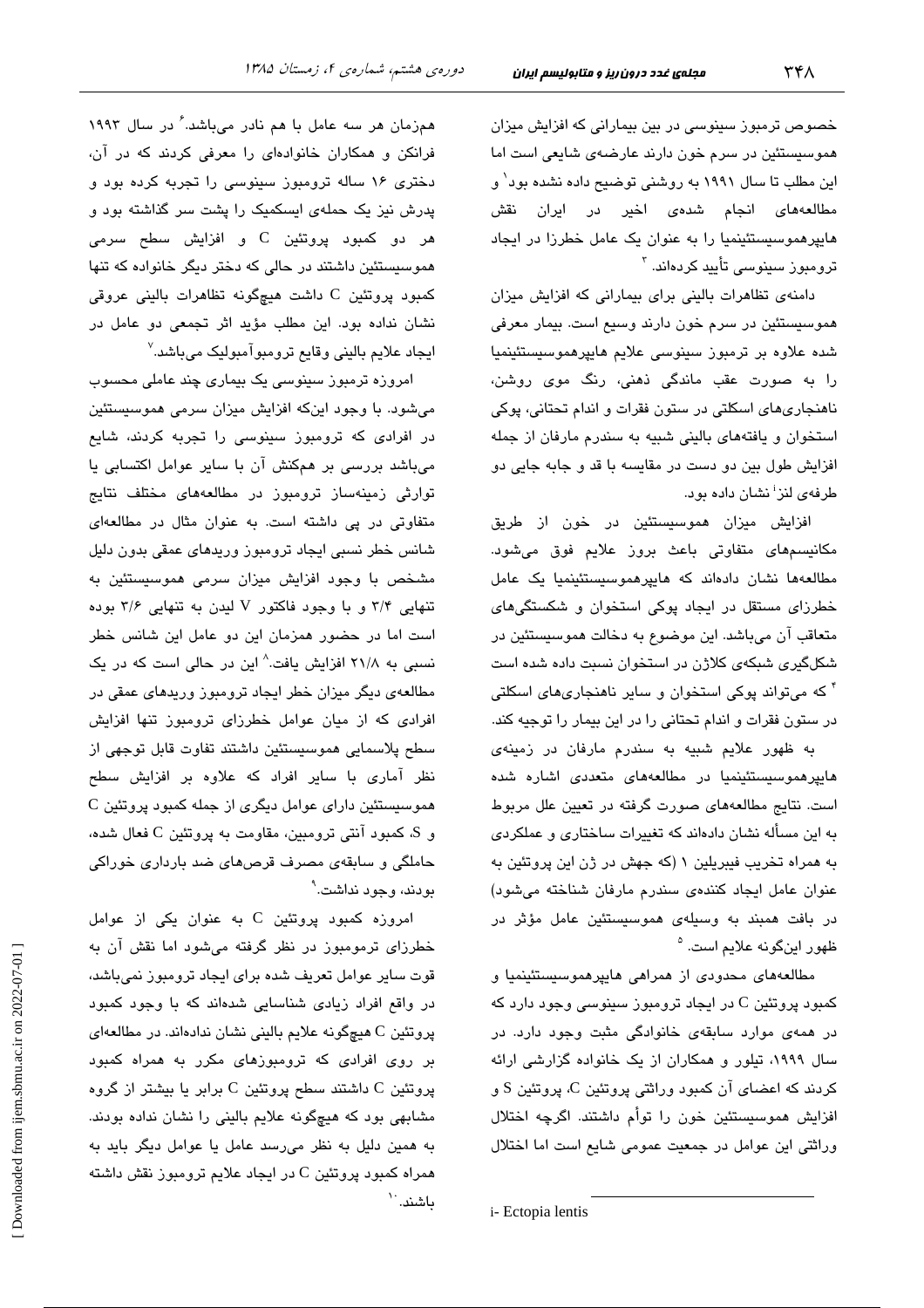پیشنهاد میگردد تشخیص هایپرهموسیستئینمیا به عنوان یک تشخیص افتراقی در بیمارانی که ترومیوز سینوسی داشتند مدنظر قرار گیرد. با توجه به اینکه حوادث ترومبوآمبولیک عمدتاً در حضور مجموعهای از عوامل شکل میگیرد، میتوان نتیجه گرفت کاهش پروتئین C می تواند از علل تشدیدکننده*ی* رخدادهای ترومبوآمبولیک در بیماران هایپرهموسیستئینمیا باشد. سن بیمار و شدت ترومبوز در این بیمار این نکته را گوشزد میکند که در بیمارانی که دارای چندین عامل خطرزا هستند درمان و پیشگیری باید بر اساس خطر فزایندهی عوامل در نظر گرفته شود.

مکانیسمی که هموسیستئین به وسیلهی آن روند ایجاد .<br>ترومبوز را پیش میبرد هنوز به صورت دقیق مشخص نیست اما به نظر میرسد مکانیسمهای متفاوتی در این روند نقش ایفا میکنند، از جملهی این فرایندها میتوان به نقش هموسیستئین در مهار فعال شدن پروتئین C و مهار بیان ژن ترومبومدولین اشاره کرد. همچنین سایر مطالعهها نشان دادهاند که هموسیستئین شل کردن عروق را در پاسخ به محرکها*ی م*تفاوت مثل مهار ترومبومدولین وابسته به  $``$ فعال $``$ نی پروتئین  $\rm C$  کاهش می $\rm \omega$ هد. $''$ 

# نتىچەگىرى

بر اساس تجربههای بالینی به دست آمده از بیمار مورد نظر، نتایج آزمایشهای به دست آمده و گزارشهای پیشین

## **References**

- 1. Makris M. Hyperhomocysteinemia and thrombosis. Clin Lab Haematol 2000; 22: 133-43.
- Refsum H, Nurk E, Smith AD, Ueland PM, Gjesdal CG, 2. Bjelland I, et al. The Hordaland Homocysteine Study: a community-based study of homocysteine, its determinants, and associations with disease. J Nutr 2006; 136 Suppl 6: 1731S-40S.
- KB. 3. Zamani A, Omrani GR. Lankarani Hyperhomocysteinaemia, hyperlipidaemia and risk of venous thromboembolism in Shiraz. East Mediterr Health J 2003: 9: 935-43
- 4. van Meurs JB, Dhonukshe-Rutten RA, Pluijm SM, van der Klift M, de Jonge R, Lindemans J, et al. Homocysteine levels and the risk of osteoporotic fracture. N Engl J Med 2004; 350: 2033-41.
- 5. Hubmacher D, Tiedemann K, Bartels R, Brinckmann J, Vollbrandt T, Batge B, et al. Modification of the structure and function of fibrillin-1 by homocysteine suggests a potential pathogenetic mechanism in homocystinuria.J Biol Chem 2005; 280: 34946-55
- 6. Taylor CP, Luckit JK, Perry DJ. Inherited protein C deficiency, protein S deficiency and hyperhomo-

cysteinemia in a patient with hereditary spherocytosis. Clin LabHaemato 1999; 21: 211-4

- $7_{\scriptscriptstyle{\sim}}$ Franken DG, Vreugdenhil A, Boers GH, Verrips A, Blom HJ, Novakova IR. Familial cerebrovascular accidents due to concomitant hyperhomocysteinemia and protein C deficiency type 1. Stroke 1993; 24: 1599-600
- 8. Ridker PM, Hennekens CH, Selhub J, Miletich JP, Malinow MR, Stampfer MJ. Interrelation of hyperhomocyst(e)inemia, factor V Leiden, and risk of future venous thromboembolism. Circulation 1997; 95: 1777-82
- 9. Heijer M, Koster T, Blom HJ, Bos GM, Briet E, Reistsma PH, et al. Hyperhomocysteinemia as a risk factor for deep-vein thrombosis. N Engl J Med 1996; 334: 759-62
- 10. Swiatkiewicz A, Jurkowski P, Kotschy M, Ciecierski M, Jawien A. Level of antithrombin III, protein C, protein S and other selected parameters of coagulation and fibrinolysis in the blood of the patients with recurrent deep venous thrombosis. Med Sci Monit 2002; 8: CR263-8.
- 11. Tran M, Spencer FA. Thromboepidemiology: identifying patients with heritable risk for thrombin-mediated thromboembolic events. Am Heart J 2005; 149 Suppl 1: S9-18